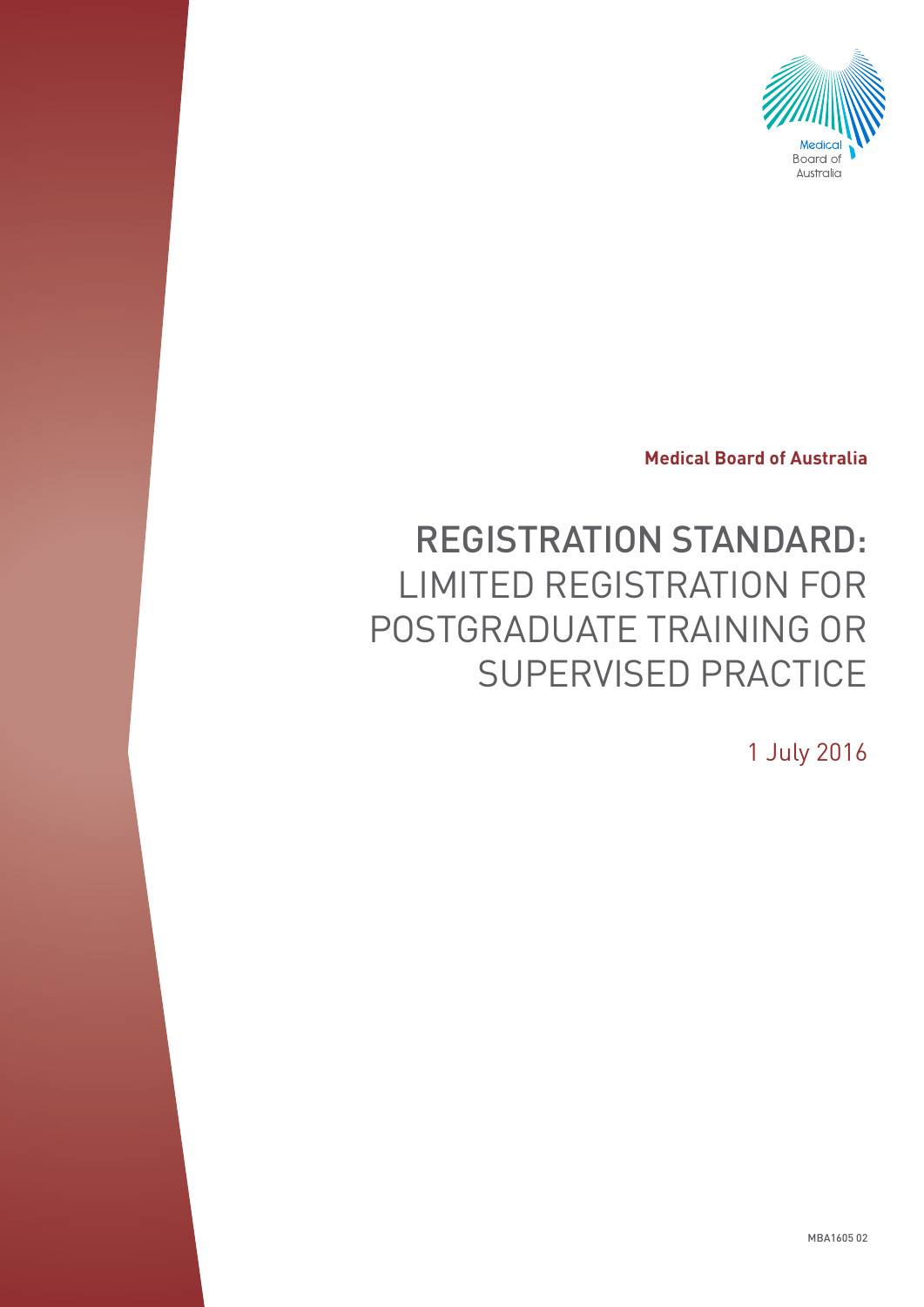## **Summary**

This registration standard sets out the Medical Board of Australia's (the Board) requirements for an application for, and renewal of, limited registration for postgraduate training or supervised practice.

## **Does this standard apply to me?**

This standard applies to individuals who apply for:

- limited registration for postgraduate training or supervised practice, or
- renewal of limited registration for postgraduate training or supervised practice.

Individuals who are qualified for general registration and/or specialist registration are not eligible for limited registration.

### **What must I do?**

#### **When you apply for registration**

To meet this registration standard, you must:

- 1. meet the requirements in the Board's approved registration standards for:
	- a. English language skills
	- b. recency of practice
	- c. professional indemnity insurance, and
	- d. continuing professional development
- 2. comply with the Board's proof of identity policy as published on either the Board or the Australian Health Practitioner Regulation Agency (AHPRA) websites
- 3. provide evidence of having been awarded a primary degree in medicine and surgery, after completing an approved course of study at a medical school listed in the current International Medical Education Directory (IMED) (online only) of the Foundation for Advancement of International Medical Education and Research (FAIMER), or other publications approved by the Australian Medical Council (AMC)

and/or Board. An approved course of study means that you must be able to demonstrate that you have completed a medical curriculum of at least four academic years (full-time equivalent), leading to an entitlement to registration in the country issuing the degree to practise clinical medicine

- 4. provide evidence that you have applied for, or have the results of, primary source verification of medical qualifications from the Educational Commission for Foreign Medical Graduates (ECFMG) International Credentials Service (EICS)
- 5. provide evidence of successful completion of a medical internship or comparable. The Board may issue guidance on what defines a comparable medical internship (there is one exemption to this requirement – see section on exemptions)
- 6. provide a curriculum vitae that meets the standard format that has been approved by the Board
- 7. provide details of past registration history:
	- a. You are also required to arrange for the Board to receive certificates of good standing/registration status (or equivalent type of certificate) from each registration authority that you have been registered with in the previous 10 years. The certificates should be supplied, where possible, directly to the Board from the relevant registration authority
- 8. satisfactorily complete a criminal history check in accordance with guidance issued from time to time by the Board or AHPRA
- 9. provide the following information from your proposed employer:
	- a. written confirmation of offer of employment
	- b. employer contact details
	- c. position description including key selection criteria addressing clinical responsibilities and qualifications and experience required to meet the requirements of the position
	- d. name, qualifications and contact details of the proposed principal supervisor and any cosupervisors

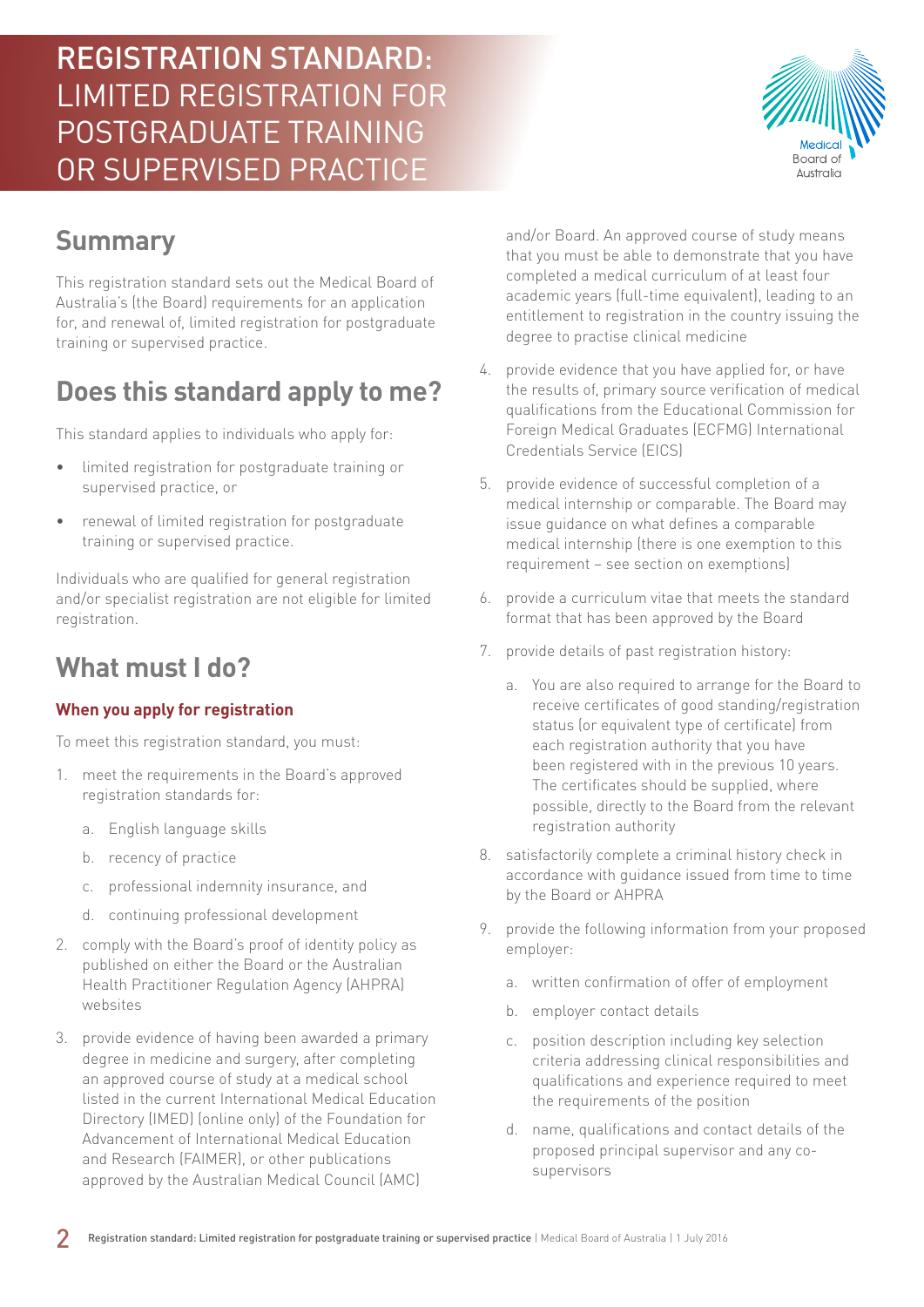

- e. a supervision plan, prepared in accordance with the Board's guidelines for supervision of international medical graduates. The supervision plan includes details about the supervisor/s and will describe how supervision will be provided to ensure safe practice. It will also include written confirmation from the proposed principal supervisor that they agree to provide supervision and to comply with supervision obligations as required by the Board
- f. details of the training that will meet the supervised practice or postgraduate training requirements of the applicant. This should include the purpose, anticipated duration, location, content and structure of training and the anticipated date of any examinations or assessments. The Board may issue guidance on training plans, and
- g. a plan for continuing professional development activities in accordance with the Board's registration standard for continuing professional development
- 10. provide evidence that confirms you meet the eligibility criteria for one of the following pathways to registration:
	- a. standard pathway
	- b. specialist pathway specialist recognition (comparability assessment), or
	- c. short-term training in a medical specialty for international medical graduates who are not qualified for general or specialist registration (short-term training in a medical specialty pathway)
- 11. if applicable, provide the results of a preemployment structured clinical interview (PESCI) with a provider approved by the Board that confirms that you are suitable for the specific position. The Board will decide on a case-by-case basis whether a PESCI is necessary and this will depend on the nature of the position and the level of risk inherent to the position.

All documents submitted to support an application for limited registration must comply with the requirements for certifying and translating documents as published on either the Board or AHPRA websites.

If you have previously been, or are currently registered in a health profession in Australia under the National Scheme and have therefore provided information to a Board previously, some of the documentation requirements in this standard may be waived.

#### **How to demonstrate eligibility for one of the pathways to registration**

#### Standard pathway

To be eligible for the standard pathway, you must provide evidence of successful completion of the AMC Computer Adaptive Test (CAT) MCQ Examination.

#### Specialist pathway – specialist recognition (comparability assessment)

To be eligible for the specialist pathway - specialist recognition (comparability assessment), you must provide evidence from the relevant specialist medical college that has been accredited by the AMC that your specialist qualifications have been assessed as either:

- a. substantially comparable, or
- b. partially comparable.

#### Short-term training in a medical specialty pathway for international medical graduates who are not qualified for general or specialist registration

To be eligible for short-term training in a medical specialty pathway:

- 1. specialists-in-training must provide a statement from the overseas specialist college or body awarding the specialist qualification with whom you are a trainee in the country of training:
	- a. confirming your trainee status with the college/ body
	- b. outlining the content, structure and length of the training program
	- c. confirming that you are not likely to be more than two years from completing your specialist training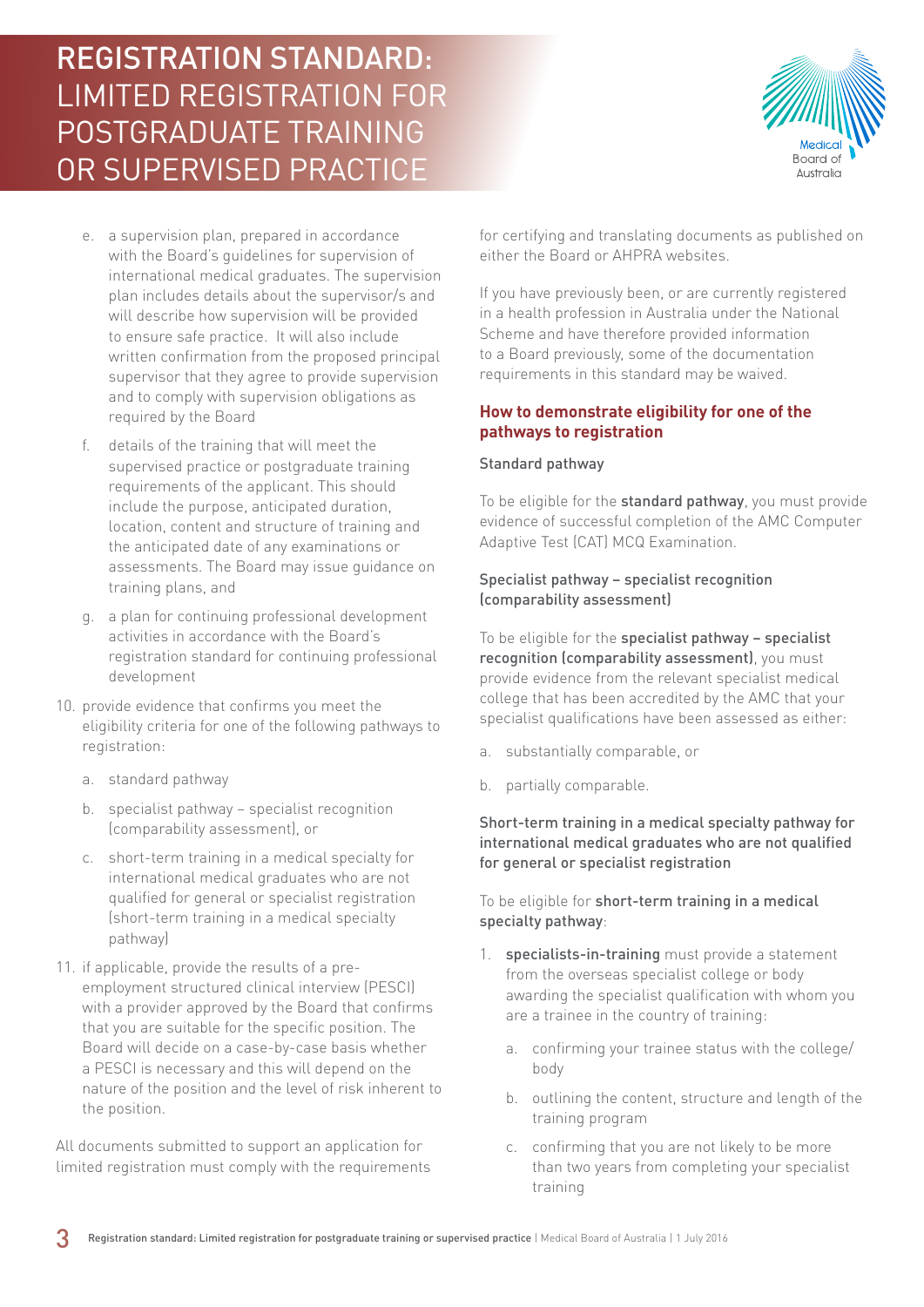Board of Australia

- d. confirming that you have passed a basic specialist examination or satisfactorily completed substantial training (generally three or more years, i.e. PGY 5), and
- e. identifying the objectives of the training to be undertaken in Australia.

There is an exemption to some of these requirements for applicants who are trainees of an AMC-accredited specialist medical college and have general scope registration with the Medical Council of New Zealand. See the section on exemptions.

- 2. internationally qualified specialists must provide a statement from the overseas specialist college or body awarding the specialist qualification that confirms your specialist qualification in the country of training
- 3. you must confirm in writing that at this time you have no intention of making further applications for registration at the end of the specified training period (usually up to 24 months)
- 4. you must provide evidence from the relevant specialist medical college that has been accredited by the AMC that:
	- a. you appear to be a genuine specialist-intraining or internationally qualified specialist, on the basis of a paper-based assessment of documents
	- b. the position that you have applied for is a genuine training position that is appropriate for your training requirements, taking into consideration your reported level of training and experience, and
	- c. there is adequate supervision and support for your level of training and experience.

#### **During the registration period**

You are required to comply with a range of requirements while you have limited registration for postgraduate training or supervised practice. These include:

1. compliance with the supervision plan approved by the Board

- 2. meeting the requirements in the training plan approved by the Board
- 3. compliance with the Board's registration standard for continuing professional development
- 4. ensuring that your supervisor/s provide regular reports to the Board regarding your work performance as described in the Board's guidelines for supervision of international medical graduates
- 5. performing satisfactorily in the position for which you were registered to practise
- 6. restricting your practice to the Board approved position/s, and
- 7. working towards meeting the requirements for general or specialist registration if you intend to apply for more than three renewals of registration.

If you do not maintain your employment in the Board approved position for which limited registration for postgraduate training or supervised practice was granted, you are unable to comply with the requirements on your practice and therefore cannot practise medicine until registration is granted for a new position.

#### **When you apply for renewal**

When you apply to renew your limited registration, you must:

- 1. complete a renewal of registration application that includes the annual renewal statement in accordance with the provisions in the National Law, section 109
- 2. demonstrate compliance with any conditions or undertakings imposed on your registration or requirements on your registration set by the Board
- 3. submit work performance reports in accordance with the Board's quidelines for supervision of international medical graduates
- 4. demonstrate that you have performed satisfactorily in the preceding registration period. This is usually demonstrated through the submission of work performance reports. The Board may also require you to complete an examination and/or assessment to demonstrate satisfactory performance, and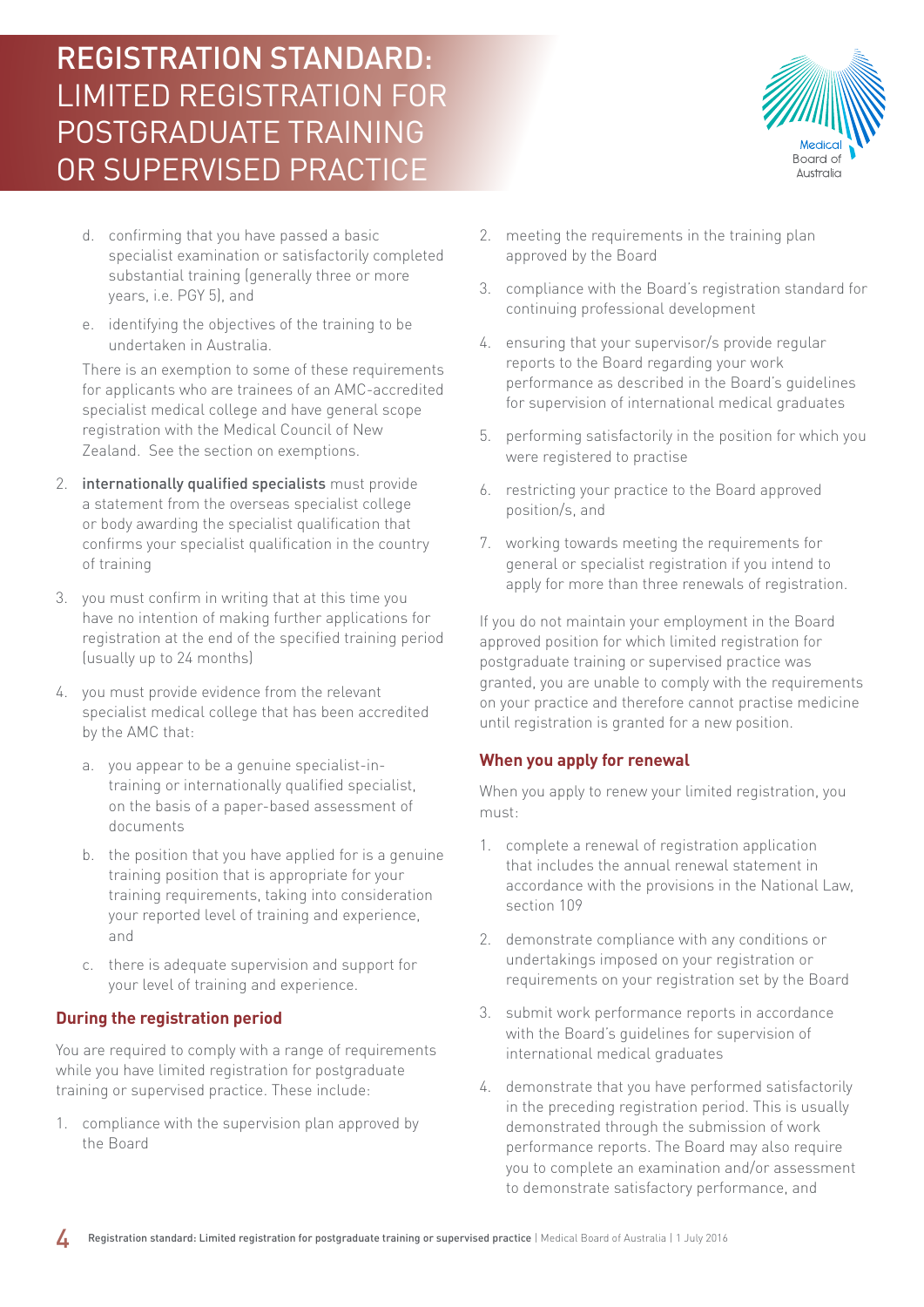

5. provide evidence that you are satisfactorily progressing towards meeting the requirements for general or specialist registration. You are exempt from this requirement if you will not apply for more than three renewals of registration.

### **Refusal to renew limited registration**

The Board may refuse to renew your registration if:

- 1. you are no longer in the position for which registration was granted by the Board
- 2. you do not comply with the Board approved supervised practice plan and the Board's requirements for supervision
- 3. you do not comply with the Board's registration standard for continuing professional development and any training plan approved by the Board, or
- 4. significant or multiple deficiencies are identified in your practice, by the Board.

## **Period of limited registration**

Up to 12 months of registration can be granted by the Board. The National Law states that limited registration may not be renewed more than three times. After three renewals of limited registration a medical practitioner who wishes to continue to practise will have to make a new application for registration.

### **What happens if I don't meet this standard?**

The National Law establishes possible consequences if you don't meet this standard, including that:

the Board can impose a condition or conditions on your registration or can refuse your application for registration or renewal of registration, if you do not meet a requirement in an approved registration standard for the profession (sections 82, 83 and 112 of the National Law), and

• registration standards, codes or guidelines may be used in disciplinary proceedings against health practitioners as evidence of what constitutes appropriate practice or conduct for the health profession (section 41 of the National Law).

If a practitioner with limited registration breaches any of the requirements of this registration standard or any of the Board's registration standards, codes or guidelines, the Board may take action in respect of health, performance or conduct under Part 8 of the National Law or an authority in a co-regulatory jurisdiction may take disciplinary action under their relevant legislation.

### **Applications for a change in circumstances**

If you hold limited registration and you want to apply for another type of limited registration, you must make a new application.

If you hold limited registration for postgraduate training or supervised practice and you want to change your position (such as changing location, adding work sites, changing your scope of practice (including moving to a role with increased clinical responsibilities e.g. PGY3 to registrar level), applying for a new position with a new employer, etc) within the same type of registration (i.e. limited registration for postgraduate training or supervised practice), you must apply for approval of a change in circumstances.

Applications for a change in circumstances must be made on an approved form and you will be charged a fee. You must provide:

- 1. the following information from the proposed employer:
	- a. written confirmation of offer of employment
	- b. employer contact details
	- c. new or revised position description including key selection criteria addressing clinical responsibilities and qualifications and experience required to meet the requirements of the position/s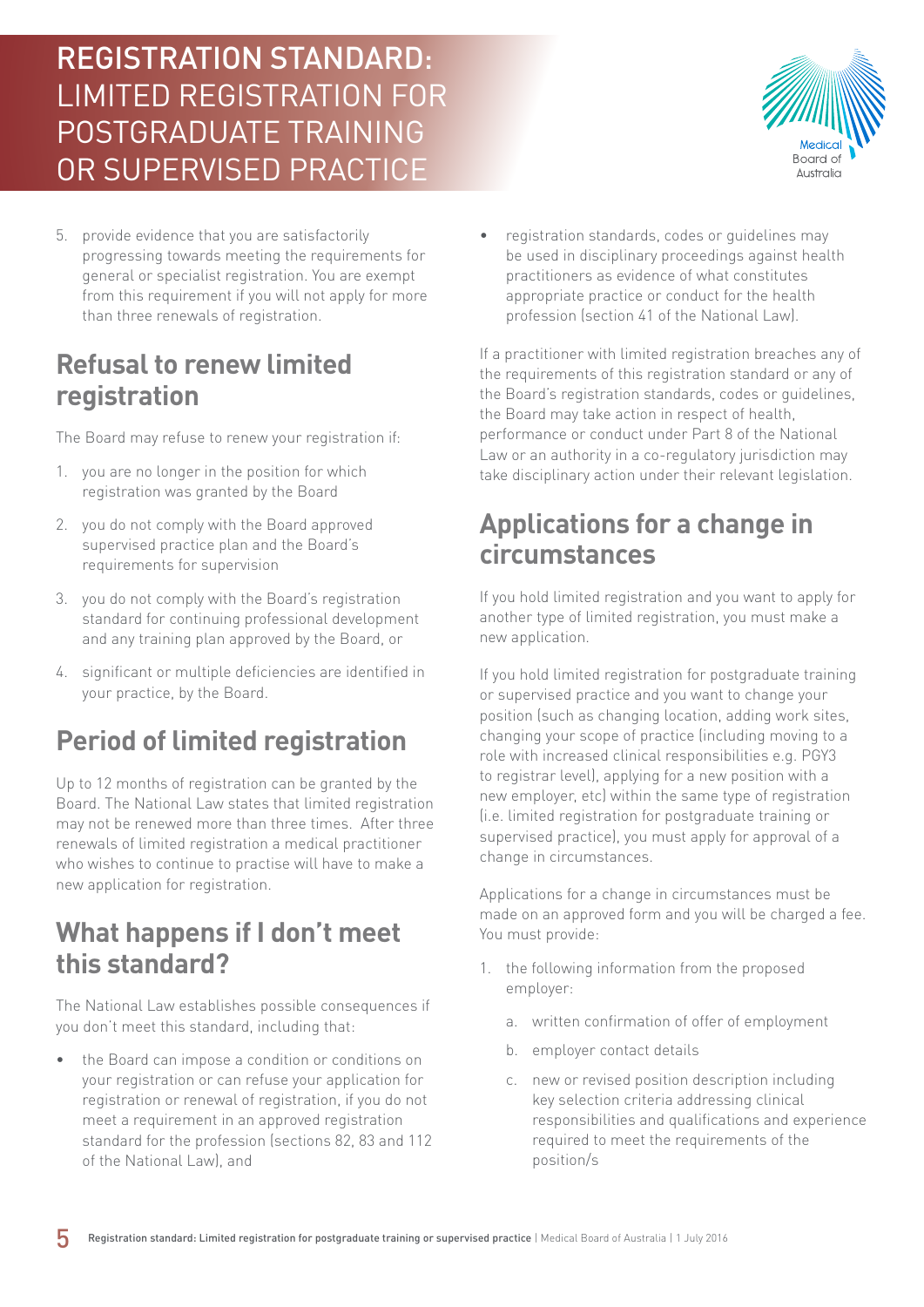Board of Australia

- d. name, qualifications and contact details of the proposed principal supervisor and any cosupervisors
- e. new or revised supervision plan, prepared in accordance with the Board's guidelines for supervision of international medical graduates. The supervision plan includes:
	- i. details about the principal supervisor and any co-supervisors
	- ii. a description of how supervision will be provided to ensure safe practice, and
	- iii. written confirmation from the proposed principal supervisor that they agree to provide supervision and comply with supervision obligations as required by the Board
- f. details of the training that will meet the supervised practice or postgraduate training requirements of the applicant. This should include the purpose, anticipated duration, location, content and structure of training and the anticipated date of any examinations or assessments. The Board may issue guidance on training plans
- g. details of a professional development plan in accordance with the Board's registration standard for continuing professional development
- 2. a work report from your previous supervisor
- 3. for trainees undertaking short-term training in a medical specialty, a letter from the relevant AMCaccredited specialist medical college confirming support for your change in circumstances and providing an assessment of your suitability for the training position based on the proposed changes.
- 4. A change in circumstances also includes a proposal to extend training beyond the specified period of training that you had confirmed with the Board at your initial application for registration. For example, you will need a letter from the AMC-accredited specialist medical college if you are undertaking short-term training in a medical specialty and you initially indicated that your duration of short-term

training was 18 months but you now wish to extend that beyond 18 months.

- 5. for medical practitioners in the specialist pathway – specialist recognition, the Board may require evidence from the relevant AMC-accredited specialist medical college confirming support for your change in circumstances and providing advice on whether any change to your position or training plan is appropriate. The Board will decide on a case-by-case basis whether evidence from the college is required
- 6. if applicable, satisfactory results of a PESCI with a provider approved by the Board that confirms that you are suitable for the specific position. The Board will decide on a case-by-case basis whether a PESCI is necessary and this will depend on the nature of the position and the level of risk inherent to the position.

### **Are there exemptions to this standard?**

There are exemptions to parts of this standard. There are no exemptions to the entire standard.

#### **Medical internship or comparable**

The Board may grant limited registration to an international medical graduate who has not previously completed a medical internship or comparable. The Board will only grant you limited registration so that you can complete an internship in an accredited internship position in Australia. For the Board to consider your application, you must also provide:

- 1. written confirmation from your proposed employer:
	- a. of an offer of employment in an accredited intern position
	- b. that they are aware you have never completed a medical internship or comparable
	- c. that they will provide you with the appropriate support and supervision to ensure safe practice if you are granted registration
- 2. the employer contact details.

The Board will confirm that the position has been accredited as an intern position.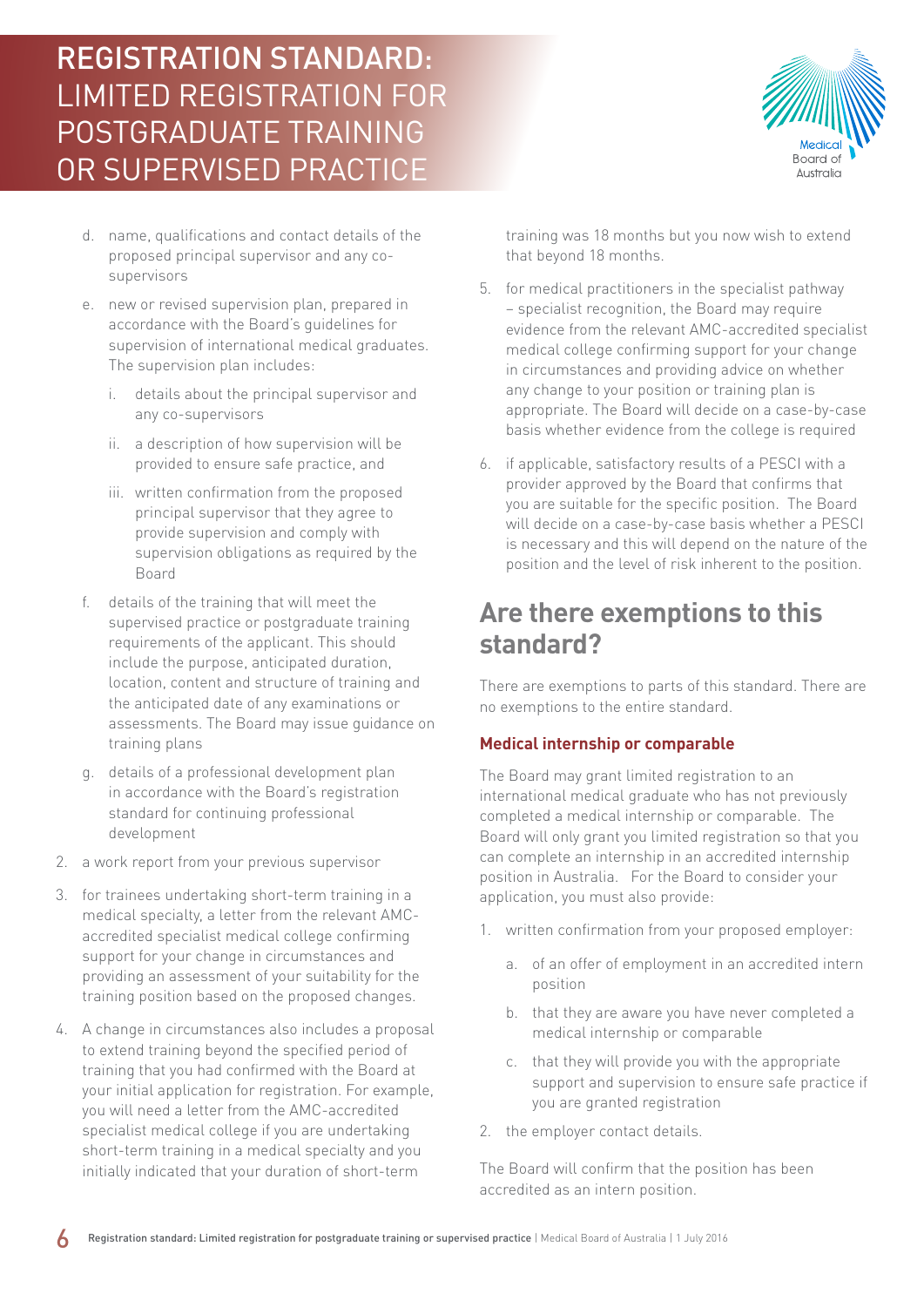

If you are a specialist-in-training and you are more than two years away from completing specialist training in your country, you may be exempt from the eligibility criteria for this pathway, if you:

- 1. are not qualified for general registration in Australia, and
- 2. hold registration in a general scope with the Medical Council of New Zealand, and
- 3. are an accredited trainee with an AMC-accredited specialist medical college in New Zealand.

You are required to provide a letter from the relevant AMC-accredited specialist medical college confirming your accredited trainee status and providing an assessment of your suitability for the training position in accordance with the Board's guidelines on this pathway.

### **More information**

Limited registration for postgraduate training or supervised practice may be granted to enable you to undertake a period of postgraduate training or supervised practice, or to undertake assessment or sit an examination approved by the Board. This type of registration would suit medical practitioners working towards qualifying for general or specialist registration or medical practitioners undertaking short-term specialist training in a medical specialty.

The Board establishes requirements under this standard to ensure safe and competent practice for the period of limited registration. The Board will record the requirements that apply to a medical practitioner granted limited registration on the Register of Medical Practitioners pursuant to section 225(p) of the National Law.

The AHPRA website [\(www.ahpra.gov.au\)](http://www.ahpra.gov.au) includes more detailed information about the requirements for:

- providing proof of identity
- certifying documents, and

what to include in a curriculum vitae.

### **Authority**

This registration standard was approved by the Australian Health Workforce Ministerial Council on 27 August 2015.

Registration standards are developed under section 38 of the National Law and are subject to wide-ranging consultation.

### **Definitions**

Limited registration is a type of registration available to individuals who do not qualify for general or specialist registration. Each type of limited registration has a specific purpose which is defined in Part 7, Division 4 of the National Law. The four types of limited registration are:

- limited registration for postgraduate training or supervised practice
- limited registration for area of need
- limited registration for teaching or research, and
- limited registration in public interest.

See the registration standard relevant to the type of limited registration for an explanation of each.

National Law means the Health Practitioner Regulation National Law, as in force in each state and territory.

National Scheme means the National Registration and Accreditation Scheme.

Pathways to registration means the national process to assess the qualifications, training and experience of international medical graduates who are applying for registration. The assessment pathways that are relevant to this standard are the standard pathway, the specialist pathway – specialist recognition (comparability assessment) and the short-term training in a medical specialty pathway.